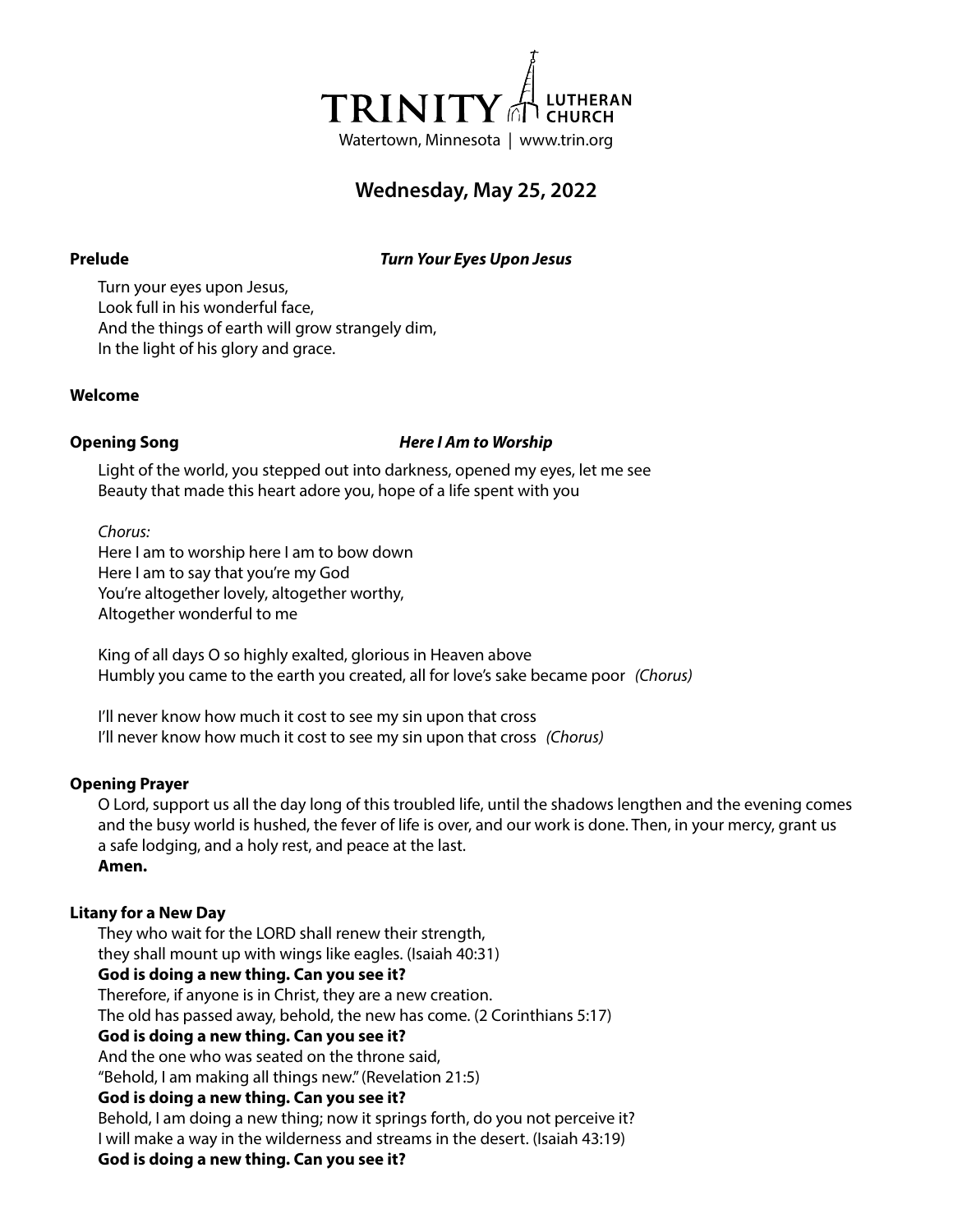# **Reading Philippians 2**

If, dear friends, there is any partnership in the Spirit, make my joy complete: be of the same mind, having the same love, being in full accord and of one mind. Do nothing from selfish ambition or empty conceit, but in humility regard others as better than yourselves. Let each of you look not to your own interests but to the interests of others. Let the same mind be in you that was in Christ Jesus, who did not regard equality with God as something to be grasped, but emptied himself, taking the form of a slave, assuming human likeness, and became obedient to the point of death, even death on a cross. Therefore God exalted him even more highly and gave him the name that is above every other name, so that at the name of Jesus every knee should bend, and every tongue confess that Jesus Christ is Lord. Therefore, my beloved, God is at work in you. Do all things without complaining or arguing, so that you may be blameless and innocent, children of God, in which you shine like stars in the world.

**Message** Hannah Rosholt

# **Hymn of the Night** *We Fall Down*

We fall down, we lay our crown at the feet of Jesus The greatness of his mercy and love at the feet of Jesus

*Chorus:* We cry Holy, Holy, Holy We cry Holy, Holy, Holy We cry Holy, Holy, Holy is the Lamb

No more fears, you've dried our tears at the feet of Jesus Grace abounds to all who've found the feet of Jesus *(Chorus)*

# **Sharing the Peace**

**Offering** *Thank you for your continued financial support. Give online at www.trin.org/give. Text donation amount to 833-381-0691.*

# **Prayer**

O God, you have called your servants to ventures of which we cannot see the ending, by paths as yet untrodden, through perils unknown. Give us faith to go out with good courage, not knowing where we go, but only that your hand is leading us and your love supporting us; through Jesus Christ our Lord. **Amen.**

# **Lord's Prayer**

**Our Father who art in heaven, hallowed be Thy name, Thy kingdom come, Thy will be done on earth as it is in heaven. Give us this day our daily bread; and forgive us our trespasses as we forgive those who trespass against us; and lead us not into temptation, but deliver us from evil. For Thine is the kingdom and the power and the glory forever and ever. Amen.**